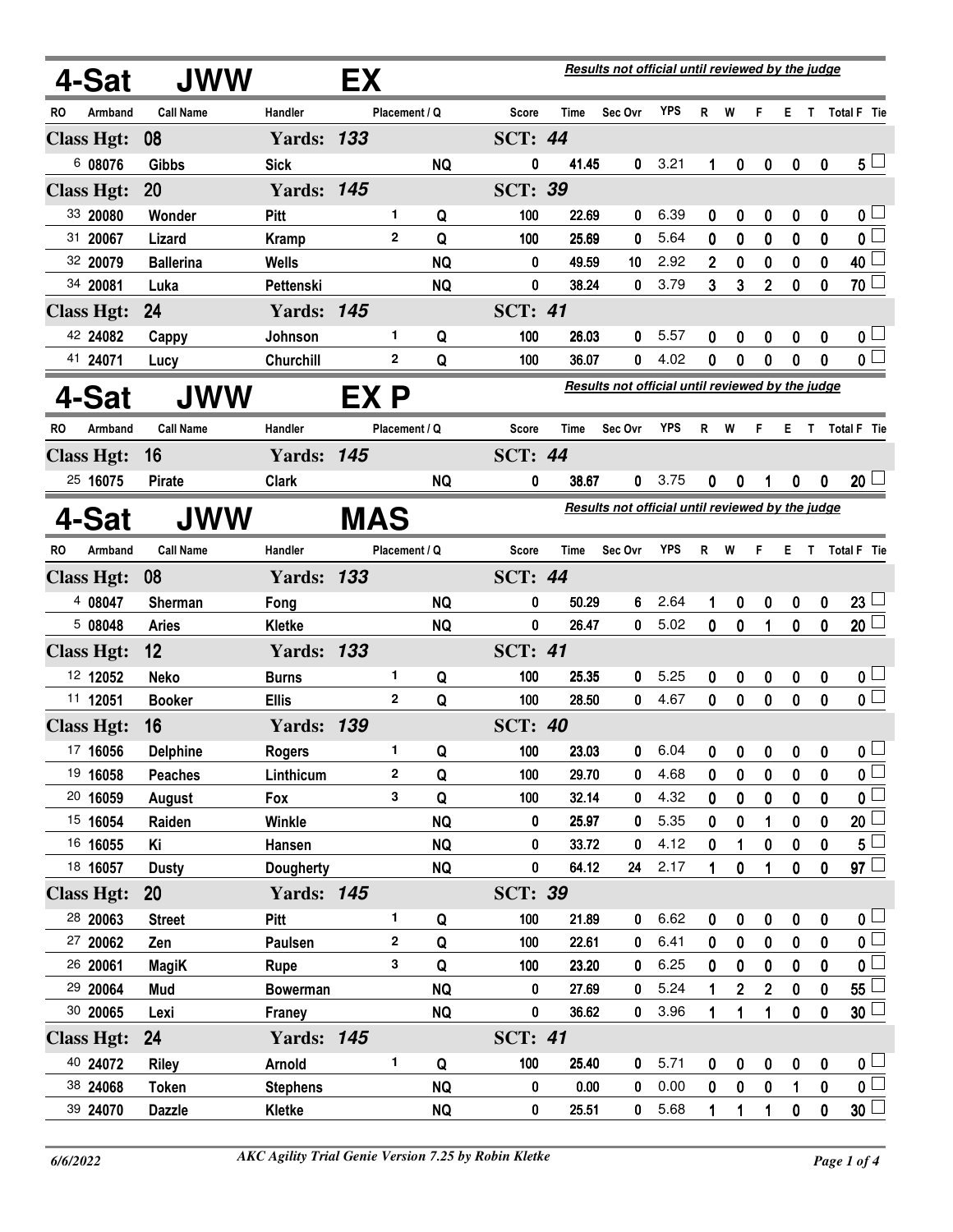|     | 4-Sat             | <b>JWW</b>       |                   | <b>MASP</b>  |               |            |                |             | Results not official until reviewed by the judge |                                                  |                                                  |                  |                |              |                         |                         |  |  |
|-----|-------------------|------------------|-------------------|--------------|---------------|------------|----------------|-------------|--------------------------------------------------|--------------------------------------------------|--------------------------------------------------|------------------|----------------|--------------|-------------------------|-------------------------|--|--|
| RO  | Armband           | <b>Call Name</b> | Handler           |              | Placement / Q |            | Score          | Time        | Sec Ovr                                          | <b>YPS</b>                                       | $\mathsf{R}$                                     | W                | F.             | Е.           |                         | T Total F Tie           |  |  |
|     | <b>Class Hgt:</b> | 04               | <b>Yards: 133</b> |              |               |            | <b>SCT: 49</b> |             |                                                  |                                                  |                                                  |                  |                |              |                         |                         |  |  |
|     | 304030            | Whimsy           | <b>Kletke</b>     |              | 1             | Q          | 100            | 32.08       | 0                                                | 4.15                                             | 0                                                | 0                | 0              | 0            | 0                       | 0 <sub>1</sub>          |  |  |
|     | 2 04029           | <b>Bunny</b>     | Fong              |              |               | <b>NQ</b>  | 0              | 0.00        | 0                                                | 0.00                                             | $\mathbf 0$                                      | $\bf{0}$         | $\bf{0}$       | 1            | $\bf{0}$                | $\overline{\mathbf{0}}$ |  |  |
|     | 1 04028           | Avana            | <b>Schuler</b>    |              |               | <b>ABS</b> | $\pmb{0}$      | 0.00        | 0                                                | 0.00                                             | 0                                                | $\mathbf 0$      | 0              | $\bf{0}$     | $\mathbf{0}$            | $\overline{\mathbf{0}}$ |  |  |
|     | <b>Class Hgt:</b> | 08               | <b>Yards: 133</b> |              |               |            | <b>SCT: 46</b> |             |                                                  |                                                  |                                                  |                  |                |              |                         |                         |  |  |
|     | 7 08031           | <b>Cruiser</b>   | Larson            |              | 1             | Q          | 100            | 36.54       | 0                                                | 3.64                                             | 0                                                | 0                | 0              | 0            | 0                       | 0 l                     |  |  |
|     | 8 08032           | lan              | Hostetler         |              |               | <b>NQ</b>  | 0              | 37.38       | 0                                                | 3.56                                             | 1                                                | 0                | 1              | 0            | 0                       | 25 <sup>1</sup>         |  |  |
|     | 9 08033           | <b>Chuckles</b>  | Johnson           |              |               | <b>NQ</b>  | 0              | 52.28       | 6                                                | 2.54                                             | 4                                                | 1                | 2              | 0            | 0                       | 83 <sup>1</sup>         |  |  |
|     | 10 08034          | <b>Ebbie</b>     | <b>Sick</b>       |              |               | <b>NQ</b>  | 0              | 41.56       | 0                                                | 3.20                                             | 1                                                | 0                | 0              | 0            | 0                       | $5^{\square}$           |  |  |
|     | <b>Class Hgt:</b> | 12               | <b>Yards: 139</b> |              |               |            | <b>SCT: 45</b> |             |                                                  |                                                  |                                                  |                  |                |              |                         |                         |  |  |
|     | 14 12037          | <b>Mistalyn</b>  | <b>Winkle</b>     |              | 1             | Q          | 100            | 31.89       | 0                                                | 4.36                                             | 0                                                | 0                | 0              | 0            | 0                       | 0 <sub>1</sub>          |  |  |
|     | 13 12036          | Liberty          | Carlson           |              |               | <b>NQ</b>  | 0              | 25.90       | 0                                                | 5.37                                             | 1                                                | 1                | $\overline{2}$ | 0            | 0                       | 50 <sup>1</sup>         |  |  |
|     | <b>Class Hgt:</b> | 16               | <b>Yards: 145</b> |              |               |            | <b>SCT: 44</b> |             |                                                  |                                                  |                                                  |                  |                |              |                         |                         |  |  |
|     | 21 16038          | <b>Mynx</b>      | <b>Kletke</b>     |              | 1             | Q          | 100            | 24.96       | 0                                                | 5.81                                             | 0                                                | 0                | 0              | 0            | 0                       | 0 <sub>1</sub>          |  |  |
|     | 22 16039          | <b>Sunry</b>     | <b>Elzey</b>      |              | $\mathbf 2$   | Q          | 100            | 36.59       | 0                                                | 3.96                                             | 0                                                | 0                | 0              | 0            | 0                       | $\overline{\mathbf{0}}$ |  |  |
|     | 24 16041          | Juno             | Hoch              |              | 3             | Q          | 100            | 40.67       | 0                                                | 3.57                                             | 0                                                | 0                | 0              | 0            | 0                       | $\overline{\mathbf{0}}$ |  |  |
|     | 23 16040          | <b>Dottie</b>    | <b>Stout</b>      |              | 4             | Q          | 100            | 44.32       | 0                                                | 3.27                                             | 0                                                | 0                | 0              | 0            | 0                       | $\overline{\mathbf{0}}$ |  |  |
|     | <b>Class Hgt:</b> | 20               | <b>Yards: 145</b> |              |               |            | <b>SCT: 46</b> |             |                                                  |                                                  |                                                  |                  |                |              |                         |                         |  |  |
|     | 36 20043          | Finn             | <b>Mullens</b>    |              | 1.            | Q          | 100            | 29.83       | 0                                                | 4.86                                             | 0                                                | 0                | 0              | 0            | 0                       | 0 <sub>1</sub>          |  |  |
|     | 35 20042          | Jada             | <b>Rupe</b>       |              |               | <b>NQ</b>  | 0              | 22.45       | 0                                                | 6.46                                             | 0                                                | 0                | $\overline{2}$ | 0            | $\bf{0}$                | 40 <sup>1</sup>         |  |  |
|     | 37 20045          | <b>Blysse</b>    | <b>Stephens</b>   |              |               | <b>NQ</b>  | 0              | 28.91       | 0                                                | 5.02                                             | 1                                                | 1                | 1              | 0            | $\mathbf 0$             | 30 <sup>1</sup>         |  |  |
|     | 4-Sat             | JWW              |                   | NOV A        |               |            |                |             |                                                  | Results not official until reviewed by the judge |                                                  |                  |                |              |                         |                         |  |  |
| RO. | Armband           | <b>Call Name</b> | Handler           |              | Placement / Q |            | Score          | Time        | Sec Ovr                                          | <b>YPS</b>                                       | R                                                | W                | F              | E.           | T.                      | Total F Tie             |  |  |
|     | <b>Class Hgt:</b> | 08               | <b>Yards: 115</b> |              |               |            | <b>SCT: 50</b> |             |                                                  |                                                  |                                                  |                  |                |              |                         |                         |  |  |
|     | 2 08025           | Groucho          | <b>Becker</b>     |              |               | <b>NQ</b>  | 0              | 75.00       | 25                                               | 1.53                                             | 3                                                | $\boldsymbol{2}$ | 3              | $\pmb{0}$    | 0                       | 110 $\Box$              |  |  |
|     | <b>Class Hgt:</b> | <b>20</b>        | <b>Yards: 118</b> |              |               |            | <b>SCT: 39</b> |             |                                                  |                                                  |                                                  |                  |                |              |                         |                         |  |  |
|     | 11 20027          | Rook             | Tait              |              | 1             | Q          | 100            | 25.52       | 0                                                | 4.62                                             | $\mathbf 0$                                      | $\pmb{0}$        | $\mathbf 0$    | $\mathbf 0$  | $\overline{\mathbf{0}}$ | $\mathbf{0}$ $\Box$     |  |  |
|     | 4-Sat             | <b>JWW</b>       |                   | <b>NOV B</b> |               |            |                |             |                                                  |                                                  | Results not official until reviewed by the judge |                  |                |              |                         |                         |  |  |
| RO  | Armband           | <b>Call Name</b> | Handler           |              | Placement / Q |            | Score          | <b>Time</b> | Sec Ovr                                          | <b>YPS</b>                                       |                                                  | R W              | F.             |              |                         | E T Total F Tie         |  |  |
|     | <b>Class Hgt:</b> | 08               | <b>Yards: 115</b> |              |               |            | <b>SCT: 50</b> |             |                                                  |                                                  |                                                  |                  |                |              |                         |                         |  |  |
|     | 108018            | Vasa             | Willmore          |              |               | <b>ABS</b> | 0              | 0.00        | 0                                                | 0.00                                             | 0                                                | $\mathbf 0$      | 0              | $\pmb{0}$    | $\pmb{0}$               | $\mathbf{0}$ $\Box$     |  |  |
|     | <b>Class Hgt:</b> | 12               | <b>Yards: 115</b> |              |               |            | <b>SCT: 46</b> |             |                                                  |                                                  |                                                  |                  |                |              |                         |                         |  |  |
|     | 4 12019           | Kaos             | Paulsen           |              | 1             | Q          | 100            | 24.92       | $\mathbf 0$                                      | 4.61                                             | $\mathbf 0$                                      | 0                | $\pmb{0}$      | $\pmb{0}$    | $\boldsymbol{0}$        | 0 <sub>1</sub>          |  |  |
|     | <b>Class Hgt:</b> | 16               | <b>Yards: 117</b> |              |               |            | <b>SCT: 43</b> |             |                                                  |                                                  |                                                  |                  |                |              |                         |                         |  |  |
|     | 5 16020           | Quinn            | Dougherty         |              |               | <b>NQ</b>  | 0              | 0.00        | 0                                                | 0.00                                             | $\mathbf 0$                                      | $\pmb{0}$        | $\pmb{0}$      | $\mathbf{1}$ | $\pmb{0}$               | 0 <sub>1</sub>          |  |  |
|     | <b>Class Hgt:</b> | <b>20</b>        | <b>Yards: 118</b> |              |               |            | <b>SCT: 39</b> |             |                                                  |                                                  |                                                  |                  |                |              |                         |                         |  |  |
|     | 920022            | <b>Cricket</b>   | Pitt              |              | 1             | Q          | 95             | 23.00       | 0                                                | 5.13                                             | 1                                                | 0                | 0              | 0            | 0                       | 5 <sub>1</sub>          |  |  |
|     | 8 20021           | Fergus           | Hoch              |              |               | <b>NQ</b>  | 0              | 21.84       | 0                                                | 5.40                                             | 1                                                | 0                | $\overline{2}$ | $\pmb{0}$    | 0                       | $\overline{45}$         |  |  |
|     | 10 20023          | Gracie           | <b>Butler</b>     |              |               | <b>ABS</b> | 0              | 0.00        | 0                                                | 0.00                                             | 0                                                | 0                | 0              | $\pmb{0}$    | 0                       | $\overline{\mathbf{0}}$ |  |  |
|     |                   |                  |                   |              |               |            |                |             |                                                  |                                                  |                                                  |                  |                |              |                         |                         |  |  |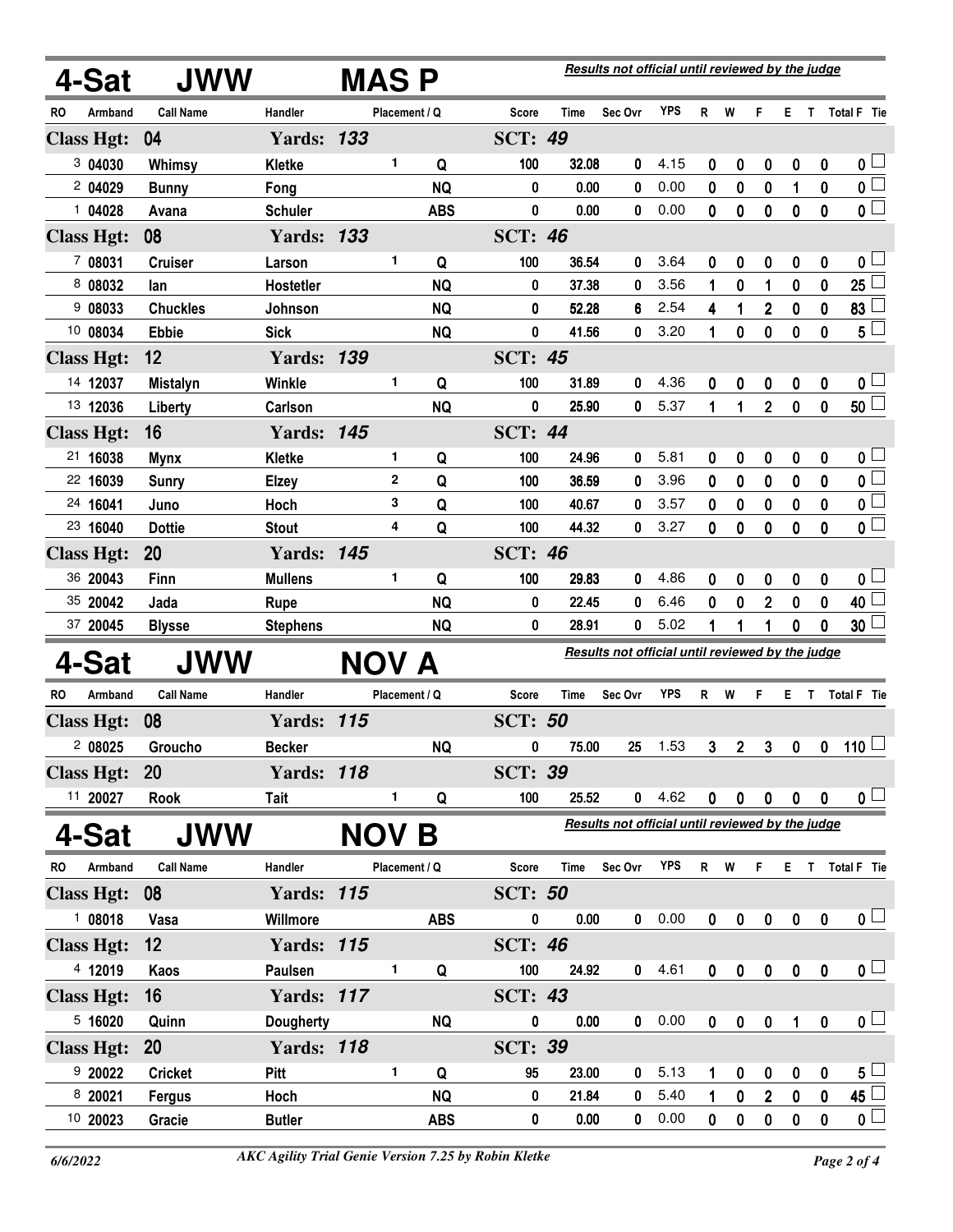| <b>Class Hgt:</b>      | 24                   | <b>Yards: 118</b>      |             |               |                        | <b>SCT: 42</b> |               |                                                  |              |                |                  |                         |                                                  |              |                         |  |
|------------------------|----------------------|------------------------|-------------|---------------|------------------------|----------------|---------------|--------------------------------------------------|--------------|----------------|------------------|-------------------------|--------------------------------------------------|--------------|-------------------------|--|
| 12 24024               | <b>Elliott</b>       | <b>Hicks</b>           |             |               | <b>NQ</b>              | 0              | 51.05         | 9                                                | 2.31         | 1              | 1                | $\mathbf{1}$            | $\bf{0}$                                         | $\mathbf 0$  | $39\lfloor$             |  |
| 4-Sat                  | <b>JWW</b>           |                        | <b>NOV</b>  |               | P                      |                |               | Results not official until reviewed by the judge |              |                |                  |                         |                                                  |              |                         |  |
| Armband<br>RO.         | <b>Call Name</b>     | Handler                |             | Placement / Q |                        | Score          | Time          | Sec Ovr                                          | <b>YPS</b>   | R              | W                | F                       | E.                                               | T            | Total F Tie             |  |
| <b>Class Hgt:</b>      | 08                   | <b>Yards: 115</b>      |             |               |                        | <b>SCT: 51</b> |               |                                                  |              |                |                  |                         |                                                  |              |                         |  |
| 3 08014                | Crystal              | Gehler                 |             |               | <b>NQ</b>              | 0              | 0.00          | 0                                                | 0.00         | 0              | 0                | $\boldsymbol{0}$        | 1                                                | $\mathbf 0$  | $\mathbf{0} \Box$       |  |
| <b>Class Hgt:</b>      | 16                   | <b>Yards: 118</b>      |             |               |                        | <b>SCT: 44</b> |               |                                                  |              |                |                  |                         |                                                  |              |                         |  |
| 15 16015               | Abby                 | <b>Sisson</b>          |             |               | <b>NQ</b>              | 0              | 49.81         | 5                                                | 2.37         | 1              | 0                |                         | 0                                                | 0            | $30\perp$               |  |
| 7 16016                | Rocco                | Giuntoli               |             |               | <b>NQ</b>              | 0              | 34.27         | 0                                                | 3.44         | 1              | 1                | $\overline{2}$          | 0                                                | 0            | 50 <sup>1</sup>         |  |
| 4-Sat                  | <b>JWW</b>           |                        | <b>OPEN</b> |               |                        |                |               |                                                  |              |                |                  |                         | Results not official until reviewed by the judge |              |                         |  |
| <b>RO</b><br>Armband   | <b>Call Name</b>     | Handler                |             | Placement / Q |                        | Score          | <b>Time</b>   | Sec Ovr                                          | <b>YPS</b>   | R              | W                | F                       | Е                                                | T            | Total F Tie             |  |
| <b>Class Hgt:</b>      | 08                   | <b>Yards: 122</b>      |             |               |                        | <b>SCT: 44</b> |               |                                                  |              |                |                  |                         |                                                  |              |                         |  |
| 108005                 | Livvy                | Sand                   |             | 1.            | Q                      | 100            | 37.26         | 0                                                | 3.27         | 0              | 0                | 0                       | 0                                                | 0            | 0 <sub>1</sub>          |  |
| 3 08007                | Kodak                | <b>Mork</b>            |             | $\mathbf{2}$  | Q                      | 100            | 43.18         | 0                                                | 2.83         | 0              | 0                | 0                       | 0                                                | 0            | $\overline{\mathbf{0}}$ |  |
| 208006                 | <b>Tyger</b>         | <b>Rogers</b>          |             | 3             | Q                      | 95             | 29.26         | 0                                                | 4.17         | 1              | 0                | 0                       | 0                                                | 0            | $5^{\square}$           |  |
| <b>Class Hgt:</b>      | 16                   | <b>Yards: 126</b>      |             |               |                        | <b>SCT: 39</b> |               |                                                  |              |                |                  |                         |                                                  |              |                         |  |
| 6 16010                | <b>Tijs</b>          | Parker                 |             |               | <b>NQ</b>              | 0              | 0.00          | 0                                                | 0.00         | 0              | 0                | 0                       | 1                                                | 0            | 0 <sub>1</sub>          |  |
| 7,16012                | Ellie                | <b>Dougherty</b>       |             |               | <b>NQ</b>              | 0              | 28.59         | 0                                                | 4.41         | 1              | 1                | 1                       | 0                                                | 0            | $\overline{30}$         |  |
| <b>Class Hgt:</b>      | 24                   | <b>Yards: 129</b>      |             |               |                        | <b>SCT: 39</b> |               |                                                  |              |                |                  |                         |                                                  |              |                         |  |
| 10 24013               | <b>Tiger</b>         | <b>Rupe</b>            |             |               | <b>NQ</b>              | 0              | 0.00          | 0                                                | 0.00         | 0              | 0                | 0                       |                                                  | $\bf{0}$     | 0 <sub>0</sub>          |  |
|                        |                      |                        |             |               |                        |                |               |                                                  |              |                |                  |                         |                                                  |              |                         |  |
| 4-Sat                  | <b>JWW</b>           |                        |             |               | <b>OPEN P</b>          |                |               | Results not official until reviewed by the judge |              |                |                  |                         |                                                  |              |                         |  |
| <b>RO</b><br>Armband   | <b>Call Name</b>     | Handler                |             | Placement / Q |                        | <b>Score</b>   | Time          | Sec Ovr                                          | <b>YPS</b>   | R              | W                | F                       | E.                                               | $\mathbf{T}$ | <b>Total F</b> Tie      |  |
| <b>Class Hgt:</b>      | 08                   | <b>Yards: 122</b>      |             |               |                        | <b>SCT: 46</b> |               |                                                  |              |                |                  |                         |                                                  |              |                         |  |
| 4 08001                | <b>Ruby</b>          | Gehler                 |             | 1             | Q                      | 85             | 51.30         | 5                                                | 2.38         | 1              | 0                | $\mathbf 0$             | $\mathbf 0$                                      | $\mathbf 0$  | $15 -$                  |  |
| <b>Class Hgt:</b>      | 12                   | <b>Yards: 126</b>      |             |               |                        | <b>SCT: 44</b> |               |                                                  |              |                |                  |                         |                                                  |              |                         |  |
| 5 12002                | Tally                | Linthicum              |             |               | <b>NQ</b>              | 0              | 24.87         | 0                                                | 5.07         | 0              | 0                | $\overline{\mathbf{2}}$ | $\mathbf 0$                                      | 0            | 40                      |  |
| <b>Class Hgt:</b>      | 20                   | <b>Yards: 129</b>      |             |               |                        | <b>SCT: 44</b> |               |                                                  |              |                |                  |                         |                                                  |              |                         |  |
| 920004                 | Luca                 | Freed                  |             | 1             | Q                      | 100            | 29.57         | 0                                                | 4.36         | 0              | 0                | 0                       | 0                                                | 0            | 0 <sub>0</sub>          |  |
| 8 20003                | <b>Reilly</b>        | Freed                  |             | 2             | Q                      | 95             | 43.23         | 0                                                | 2.98         | 1              | $\mathbf{0}$     | 0                       | 0                                                | $\mathbf{0}$ | $5\Box$                 |  |
| 4-Sat                  | <b>JWW</b>           |                        | <b>PRM</b>  |               |                        |                |               | Results not official until reviewed by the judge |              |                |                  |                         |                                                  |              |                         |  |
| Armband<br>RO          | <b>Call Name</b>     | Handler                |             | Placement / Q |                        | <b>Score</b>   | Time          | Sec Ovr                                          | YPS          |                | R W              | F                       |                                                  |              | E T Total F Tie         |  |
| <b>Class Hgt:</b>      | 16                   | Yards: 0               |             |               |                        | <b>SCT: 45</b> |               |                                                  |              |                |                  |                         |                                                  |              |                         |  |
| 6 16058*               | <b>Peaches</b>       | Linthicum              |             | $1^*$         | Q                      | 100            | 34.68         | 0                                                | 0.00         | 0              | 0                | $\boldsymbol{0}$        | 0                                                | 0            | $\mathbf{0}$ $\Box$     |  |
| 4 16012*               | <b>Ellie</b>         | Dougherty              |             |               | <b>NQ</b>              | 0              | 35.84         | 0                                                | 0.00         | $\overline{2}$ | $\mathbf{2}$     | 1                       | 0                                                | 0            | 40                      |  |
| $5$ 16054*             | Raiden               | Winkle                 |             |               | <b>NQ</b>              | 0              | 42.09         | 0                                                | 0.00         | 2 <sup>2</sup> | $\boldsymbol{0}$ | 1                       | $\boldsymbol{0}$                                 | 0            | 30 <sup>1</sup>         |  |
| <b>Class Hgt:</b>      | 20                   | Yards: 0               |             |               |                        | <b>SCT: 42</b> |               |                                                  |              |                |                  |                         |                                                  |              |                         |  |
| 11 20080*              | Wonder               | Pitt                   |             | $1^*$         | Q                      | 100            | 27.90         | 0                                                | 0.00         | 0              | 0                | 0                       | 0                                                | 0            | $0+$                    |  |
| 8 20061*               | <b>MagiK</b>         | Rupe                   |             |               | <b>NQ</b>              | 0              | 28.48         | 0                                                | 0.00         | 0              | 1                | $\overline{2}$          | 0                                                | 0            | 45                      |  |
| $920062*$<br>10 20063* | Zen<br><b>Street</b> | Paulsen<br><b>Pitt</b> |             |               | <b>NQ</b><br><b>NQ</b> | 0<br>0         | 31.02<br>0.00 | 0<br>0                                           | 0.00<br>0.00 | 1<br>0         | 0<br>1           | 1<br>0                  | 0                                                | 0<br>0       | 25<br>$5\sqcup$         |  |